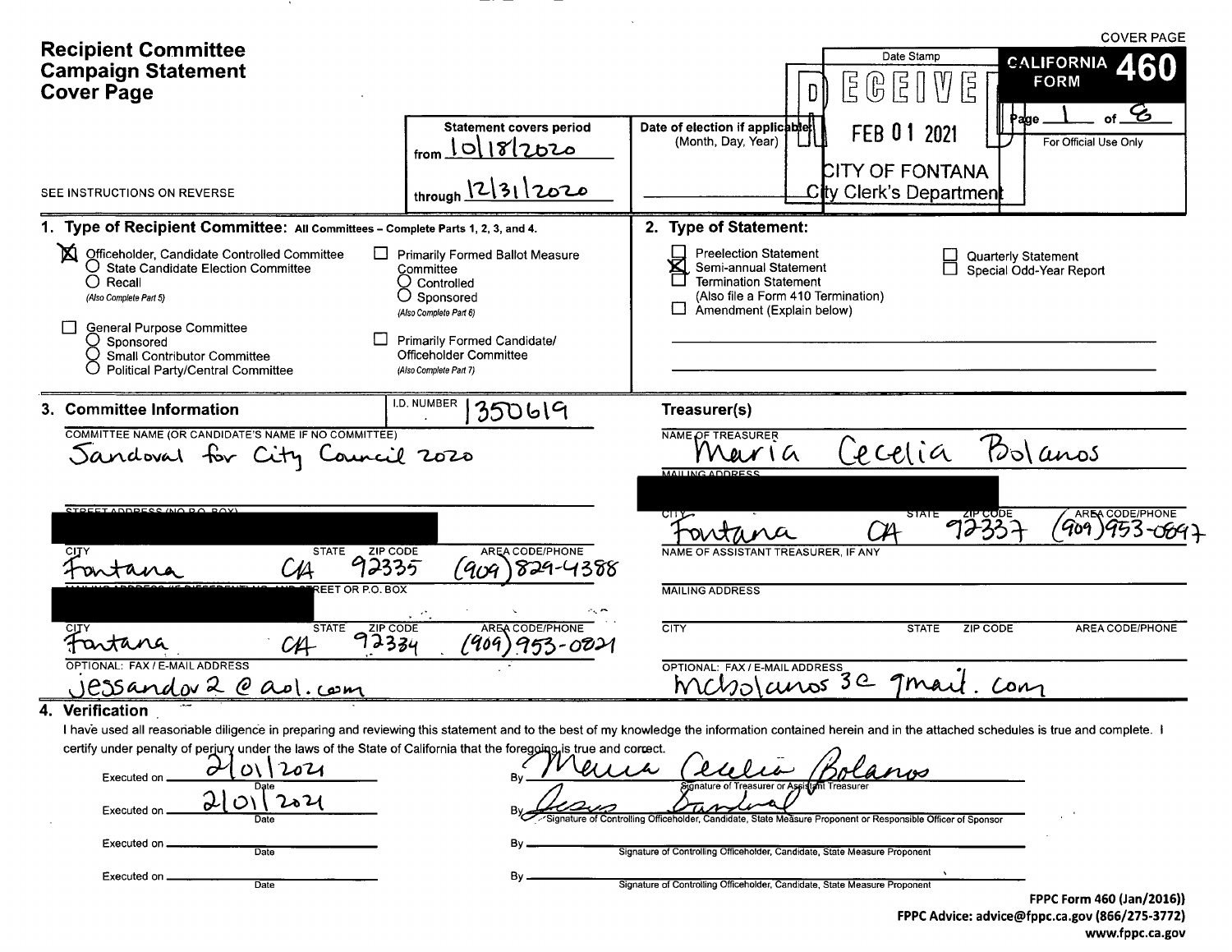### **Recipient Committee Campaign Statement** Cover Page - Part 2

## 5. Officeholder or Candidate Controlled Committee

| NAME OF OFFICEHOLDER OR CANDIDATE                                                           | Sandoval |                    |              |            |
|---------------------------------------------------------------------------------------------|----------|--------------------|--------------|------------|
| OFFICE SOUGHT OR HELD (INCLUDE LOCATION AND DISTRICT NUMBER IF APPLICABLE)<br>$1$ $n_{\mu}$ |          | Conneilmbr, Dist.2 |              |            |
| RESIDENTIAL/BUSINESS ADDRESS (NO. AND STREET)                                               |          | CITY               | <b>STATE</b> | <b>71P</b> |

Related Committees Not Included in this Statement: List any committees \_ not included in this statement that are controlled by you or are primarily formed to receive contributions or make expenditures on behalf of your candidacy.

| <b>COMMITTEE NAME</b>    |                              | I.D. NUMBER                                              |
|--------------------------|------------------------------|----------------------------------------------------------|
| NAME OF TREASURER        |                              | <b>CONTROLLED COMMITTEE?</b><br>YES -<br><b>NO</b><br>ΙI |
| <b>COMMITTEE ADDRESS</b> | STREET ADDRESS (NO P.O. BOX) |                                                          |
| <b>CITY</b>              | <b>STATE</b><br>ZIP CODE     | AREA CODE/PHONE                                          |

| <b>COMMITTEE NAME</b>    |                              |          | <b>I.D NUMBER</b> |                                    |
|--------------------------|------------------------------|----------|-------------------|------------------------------------|
| <b>NAME OF TREASURER</b> |                              |          |                   | <b>CONTROLLED COMMITTEE?</b>       |
|                          |                              |          | <b>YES</b>        | <b>NO</b>                          |
| <b>COMMITTEE ADDRESS</b> | STREET ADDRESS (NO P.O. BOX) |          |                   |                                    |
| <b>CITY</b>              | <b>STATE</b>                 | ZIP CODE |                   | AREA CODE/PHONE<br>$\bullet$<br>۰. |

#### **COVER PAGE - PART 2 CALIFORNIA FORM**



#### 6. Primarily Formed Ballot Measure Committee

NAME OF BALLOT MEASURE

 $\frac{1}{2}$  ,  $\frac{1}{2}$  ,

| <b>SUPPORT</b> |
|----------------|
| <b>OPPOSE</b>  |
|                |

Identify the controlling officeholder, candidate, or state measure proponent, if any.

NAME OF OFFICEHOLDER, CANDIDATE, OR PROPONENT

| OFFICE SOUGHT OR HELD                                        |  | <b>DISTRICT NO. IF ANY</b> |  |
|--------------------------------------------------------------|--|----------------------------|--|
| ٠.                                                           |  | <b>COLL</b>                |  |
| <b><i><u>entre</u></i></b><br><b>CALLS</b><br>$\overline{a}$ |  |                            |  |

# 7. Primarily Formed Candidate/Officeholder Committee List names of officeholder(s) or candidate(s) for which this committee is primarily formed.

| NAME OF OFFICEHOLDER OR CANDIDATE                    | OFFICE SOUGHT OR HELD                   | <b>SUPPORT</b><br><b>OPPOSE</b>                               |
|------------------------------------------------------|-----------------------------------------|---------------------------------------------------------------|
| NAME OF OFFICEHOLDER OR CANDIDATE                    | OFFICE SOUGHT OR HELD                   | <b>SUPPORT</b><br>OPPOSE                                      |
| NAME OF OFFICEHOLDER OR CANDIDATE                    | OFFICE SOUGHT OR HELD                   | <b>SUPPORT</b><br><b>OPPOSE</b>                               |
| NAME OF OFFICEHOLDER OR CANDIDATE                    | OFFICE SOUGHT OR HELD                   | <b>SUPPORT</b><br><b>OPPOSE</b>                               |
| <b>Cay Cleni's Depoil their!</b><br>TH 1<br>早暮 さく 発生 | Attach continuation sheets if necessary |                                                               |
| <b>全国的工作者 经</b><br>Đ.                                |                                         | <b>FPPC Form 460 (Jan/2016)</b><br>@faas.co.com/066/975-9779\ |

FPPC Advice: advice@tppc.ca.gov (866/275-3772) www.fppc.ca.gov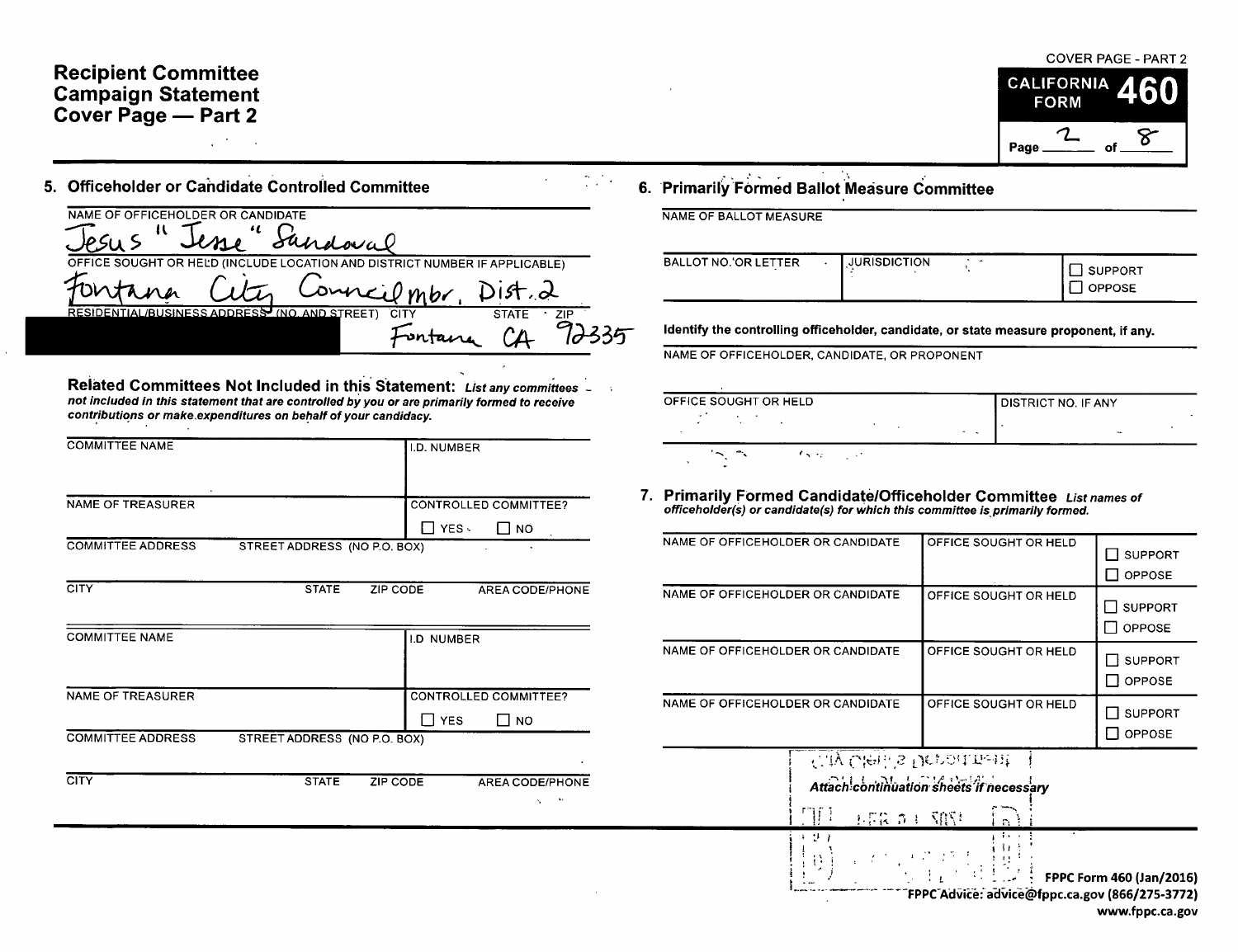| <b>Campaign Disclosure Statement</b><br><b>Summary Page</b>                                                                                                                                               | Amounts may be rounded<br>to whole dollars.                                                               | from                                                                                                                                                                                                                                                                                                                                                                                        | <b>Statement covers period</b><br>$ O 19 20$ مح                                                   | <b>SUMMARY PAGE</b><br><b>CALIFORNIA</b><br><b>460</b><br><b>FORM</b>                                                                                                           |
|-----------------------------------------------------------------------------------------------------------------------------------------------------------------------------------------------------------|-----------------------------------------------------------------------------------------------------------|---------------------------------------------------------------------------------------------------------------------------------------------------------------------------------------------------------------------------------------------------------------------------------------------------------------------------------------------------------------------------------------------|---------------------------------------------------------------------------------------------------|---------------------------------------------------------------------------------------------------------------------------------------------------------------------------------|
| SEE INSTRUCTIONS ON REVERSE<br><b>NAME OF FILER</b><br>Candoval                                                                                                                                           | ouncil                                                                                                    | through<br>2020                                                                                                                                                                                                                                                                                                                                                                             | 2312020                                                                                           | ङ<br>$\mathbf{3}$<br>Page_<br>I.D. NUMBER                                                                                                                                       |
| <b>Contributions Received</b><br>3.<br>5.                                                                                                                                                                 | Column A<br>TOTAL THIS PERIOD<br>(FROM ATTACHED SCHEDULES)<br>6,550.72<br>\$<br>6,550.22<br>6550.22       | <b>Column B</b><br><b>CALENDAR YEAR</b><br>TOTAL TO DATE<br>15,775.22<br>715.22<br>$\sqrt{5}$                                                                                                                                                                                                                                                                                               | <b>General Elections</b><br>20. Contributions<br>Received<br>21. Expenditures<br>Made             | <b>Calendar Year Summary for Candidates</b><br>Running in Both the State Primary and<br>1/1 through 6/30<br>7/1 to Date<br>$_1$ 15,775.22<br>\$50.00<br>$\frac{1}{3}$ 13,770.19 |
| <b>Expenditures Made</b>                                                                                                                                                                                  | 7231.40<br>S.<br>40                                                                                       | 2,276.19<br>2,276.19<br>500.00<br>3,776.19                                                                                                                                                                                                                                                                                                                                                  | <b>Expenditure Limit Summary for State</b><br><b>Candidates</b><br>Date of Election<br>(mm/dd/yy) | 22. Cumulative Expenditures Made*<br>(If Subject to Voluntary Expenditure Limit)<br><sup>3</sup> Total to Date                                                                  |
| <b>Current Cash Statement</b><br>12. Beginning Cash Balance  Previous Summary Page, Line 16<br>If this is a termination statement, Line 16 must be zero.<br><b>Cash Equivalents and Outstanding Debts</b> | 4961,20<br><u>6,550.22</u><br>$\ominus$<br>231.40<br>280.02<br>$-\theta$<br>$\bm{\vartheta}$ -<br>1500.00 | To calculate Column B.<br>add amounts in Column<br>A to the corresponding<br>amounts from Column B<br>of your last report. Some<br>amounts in Column A may<br>be negative figures that<br>should be subtracted from<br>previous period amounts. If<br>this is the first report being<br>filed for this calendar year,<br>only carry over the amounts<br>from Lines 2, 7, and 9 (if<br>any). | reported in Column B.                                                                             | *Amounts in this section may be different from amounts                                                                                                                          |
|                                                                                                                                                                                                           |                                                                                                           |                                                                                                                                                                                                                                                                                                                                                                                             |                                                                                                   | <b>FPPC Form 460 (Jan/2016))</b><br>FPPC Advice: advice@fppc.ca.gov (866/275-3772)                                                                                              |

www.fppc.ca.gov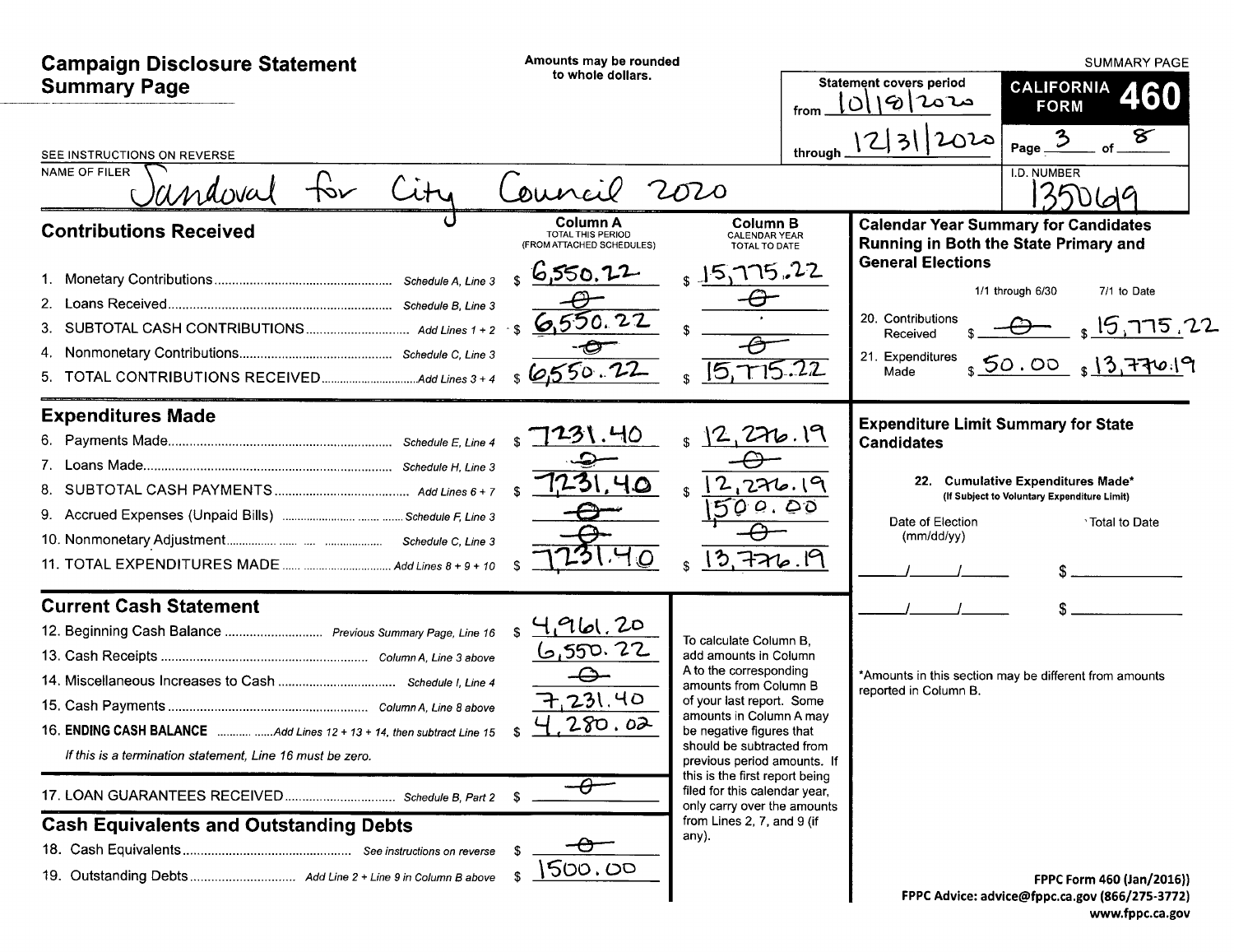| <b>Schedule A</b>                      |                                                                                                                                                                                         |                                                                                | Amounts may be rounded<br>to whole dollars.                                                                                                                                                                                               |                                                     |                                                                  | <b>SCHEDULE A</b>                                                                                                                                                                                          |
|----------------------------------------|-----------------------------------------------------------------------------------------------------------------------------------------------------------------------------------------|--------------------------------------------------------------------------------|-------------------------------------------------------------------------------------------------------------------------------------------------------------------------------------------------------------------------------------------|-----------------------------------------------------|------------------------------------------------------------------|------------------------------------------------------------------------------------------------------------------------------------------------------------------------------------------------------------|
| <b>Monetary Contributions Received</b> |                                                                                                                                                                                         |                                                                                |                                                                                                                                                                                                                                           | <b>Statement covers period</b><br>from⊤             | 01912020                                                         | CALIFORNIA 460<br><b>FORM</b>                                                                                                                                                                              |
|                                        | SEE INSTRUCTIONS ON REVERSE                                                                                                                                                             |                                                                                |                                                                                                                                                                                                                                           | through 12/31 2020                                  |                                                                  | $\frac{u}{u}$ of $\frac{v}{u}$<br>Page.                                                                                                                                                                    |
| NAME OF FILER                          | City<br>fov<br>andoval                                                                                                                                                                  |                                                                                | Council<br>2020                                                                                                                                                                                                                           |                                                     |                                                                  | <b>I.D. NUMBER</b><br>35069                                                                                                                                                                                |
| DATE<br>RECEIVED                       | FULL NAME, STREET ADDRESS AND ZIP CODE OF<br><b>CONTRIBUTOR</b><br>(IF COMMITTEE, ALSO ENTER I.D. NUMBER)                                                                               | CONTRIBUTOR<br>CODE <sup>*</sup>                                               | IF AN INDIVIDUAL, ENTER<br>OCCUPATION AND EMPLOYER<br>(IF SELF-EMPLOYED, ENTER NAME<br>OF BUSINESS)                                                                                                                                       | $\ddot{ }$ AMOUNT<br><b>RECEIVED THIS</b><br>PERIOD | CUMULATIVE TO DATE<br><b>CALENDAR YEAR</b><br>(JAN. 1 - DEC. 31) | PER ELECTION<br>TO DATE<br>(IF REQUIRED)                                                                                                                                                                   |
| 12/22/2020                             | 5.B. County Professional<br>Five fighters, Local 935<br>Fontana, CA 92334                                                                                                               | $\Box$ IND<br><b>NCOM</b><br>่⊟отн<br>$\Box$ PTY<br>$\square$ scc              |                                                                                                                                                                                                                                           | t25D0.00                                            | ╼                                                                |                                                                                                                                                                                                            |
| 10/27/2020                             | South west Regional Council of<br>104820169                                                                                                                                             | $\square$ IND<br>$\mathbb{X}$ COM<br>$\Box$ OTH<br>$\Box$ PTY<br>$\square$ scc |                                                                                                                                                                                                                                           | <i>စီ 2</i> ၅သ. ပ <b>ာ</b>                          | $\rightarrow$                                                    |                                                                                                                                                                                                            |
| jokolzozo                              | Los migues, un von<br>Edison International<br>Rosemead, CA 91770                                                                                                                        | $\square$ IND<br>$\square$ COM<br>Хотн<br><b>□PTY</b><br>$\square$ scc         |                                                                                                                                                                                                                                           | $a_{\text{Jvo},\text{oo}}$                          | ÷A                                                               |                                                                                                                                                                                                            |
| 10/28/2020                             | Froy Transport, Inc.<br>Fontana, CA 92337                                                                                                                                               | $\Box$ IND<br>$\square$ COM<br>Хотн<br>$\square$ PTY<br>$\square$ scc          | $\sim$ 1 $\times$                                                                                                                                                                                                                         | 4500,00                                             | <sup>8</sup> ്≀ ∂ാഗ                                              |                                                                                                                                                                                                            |
|                                        |                                                                                                                                                                                         | $\square$ IND<br>$\Box$ COM<br>□отн<br>$\Box$ PTY<br>$\square$ scc             | $\label{eq:2} \mathcal{F}^{(1)}\left(\mathcal{H}^{(1)}\left(\mathbf{S}_{\mathbf{p}}\right),\mathbf{z}^{(2)}\right)_{\mathbf{p}}\leq\mathcal{F}^{(1)}\left(\mathcal{F}^{(1)}\right)_{\mathbf{p}}$<br>$\mathcal{N} \rightarrow \mathcal{N}$ |                                                     | W.                                                               | $\varphi$ , and $\varphi$ , and $\varphi$ , $\varphi$                                                                                                                                                      |
|                                        |                                                                                                                                                                                         |                                                                                |                                                                                                                                                                                                                                           | SUBTOTAL \$ ( <i>၂</i> ၀၀ <i>ပ</i> . ၀၀             |                                                                  |                                                                                                                                                                                                            |
|                                        | <b>Schedule A Summary</b><br>1. Amount received this period - itemized monetary contributions.<br>2. Amount received this period - unitemized monetary contributions of less than \$100 |                                                                                |                                                                                                                                                                                                                                           | $56.250.00$<br>$5200.22$                            |                                                                  | *Contributor Codes<br>IND - Individual<br><b>COM</b> - Recipient Committee<br>(other than PTY or SCC)<br>OTH - Other (e.g., business entity)<br>PTY - Political Party<br>SCC - Small Contributor Committee |
|                                        | 3. Total monetary contributions received this period.<br>(Add Lines 1 and 2. Enter here and on the Summary Page, Column A, Line 1.)TOTAL \$ 650.22                                      |                                                                                |                                                                                                                                                                                                                                           |                                                     |                                                                  | FPPC Form 460 (Jan/2016))<br>FPPC Advice: advice@fppc.ca.gov (866/275-3772)<br>www.fppc.ca.gov                                                                                                             |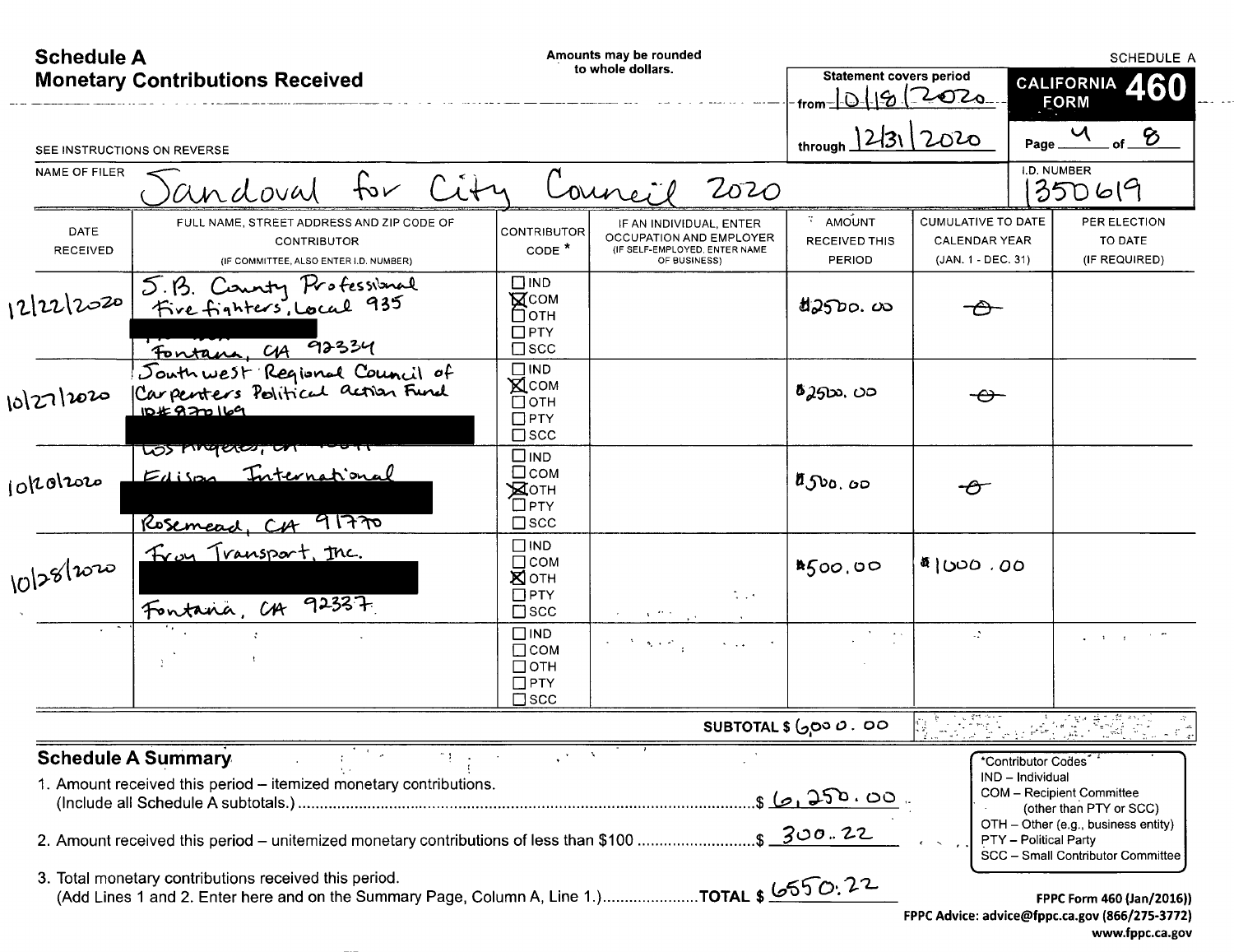|                                                                                 | <b>Schedule A (Continuation Sheet)</b><br><b>Monetary Contributions Received</b>                                                                                                  | Amounts may be rounded<br>to whole dollars.                              |                                                                                                      | $\mathcal{L} \rightarrow \mathcal{L}$ .<br><b>Statement covers period</b><br>from. | 0 18 2020                                                               | CALIFORNIA A<br><b>FORM</b> | SCHEDULE A (CONT.)<br>8                  |
|---------------------------------------------------------------------------------|-----------------------------------------------------------------------------------------------------------------------------------------------------------------------------------|--------------------------------------------------------------------------|------------------------------------------------------------------------------------------------------|------------------------------------------------------------------------------------|-------------------------------------------------------------------------|-----------------------------|------------------------------------------|
|                                                                                 |                                                                                                                                                                                   |                                                                          |                                                                                                      | through $ 2 3 $ 2020                                                               |                                                                         | Page.                       |                                          |
| NAME OF FILER                                                                   | Sandoval                                                                                                                                                                          |                                                                          | Council<br>2020                                                                                      |                                                                                    |                                                                         | <b>I.D. NUMBER</b>          | 350619                                   |
| DATE<br><b>RECEIVED</b>                                                         | FULL NAME, STREET ADDRESS AND ZIP CODE OF<br><b>CONTRIBUTOR</b><br>(IF COMMITTEE, ALSO ENTER I.D NUMBER)                                                                          | <b>CONTRIBUTOR</b><br>CODE                                               | IF AN'INDIVIDUAL, ENTER<br>OCCUPATION AND EMPLOYER<br>(IF SELF-EMPLOYED, ENTER NAME)<br>OF BUSINESS) | <b>AMOUNT</b><br><b>RECEIVED THIS</b><br>PERIOD                                    | <b>CUMULATIVE TO DATE</b><br><b>CALENDAR YEAR</b><br>(JAN. 1 - DEC. 31) |                             | PER ELECTION<br>TO DATE<br>(IF REQUIRED) |
| 10/30/2020                                                                      | Frank Montes<br>Fontana, CA 92335                                                                                                                                                 | <b>XIIND</b><br>⊡сом<br>$\Box$ OTH<br>$\Box$ PTY<br>$\square$ scc        | Business Owner:<br>Inland Body }<br>Paint Center                                                     | 820.00                                                                             |                                                                         |                             | 8200.00                                  |
| $\overline{\cdot}$                                                              |                                                                                                                                                                                   | $\square$ IND<br>$\Box$ COM<br>$\Box$ OTH<br>$\Box$ PTY<br>$\square$ scc |                                                                                                      |                                                                                    | $\mathbb{R}$ .                                                          |                             |                                          |
|                                                                                 |                                                                                                                                                                                   | $\Box$ IND<br>□сом<br>$\Box$ OTH<br>$\Box$ PTY<br>$\square$ scc          |                                                                                                      |                                                                                    |                                                                         | $\sigma_{\rm{max}}=0.5$     |                                          |
|                                                                                 |                                                                                                                                                                                   | $\Box$ IND<br>$\Box$ COM<br>$\Box$ OTH<br>$\Box$ PTY<br>$\square$ scc    |                                                                                                      | $\star\star$                                                                       |                                                                         | $\sim 2\pi$                 |                                          |
| $\mathcal{L}^{\text{max}}(\mathbf{r})$ , $\mathcal{L}^{\text{max}}(\mathbf{r})$ | $\Delta \sim 10^{-10}$ M $_{\odot}$<br>$\label{eq:2} \mathcal{L}(\mathbf{x}) = \mathcal{L}(\mathbf{x}) \mathcal{L}(\mathbf{x}) = \mathcal{L}(\mathbf{x}) \mathcal{L}(\mathbf{x})$ | $\square$ IND<br>$\Box$ COM<br>$\Box$ OTH<br>$\Box$ PTY<br>$\square$ scc |                                                                                                      | $\overline{\phantom{a}}$                                                           |                                                                         |                             |                                          |
|                                                                                 |                                                                                                                                                                                   |                                                                          | SUBTOTAL \$ 250.00                                                                                   |                                                                                    |                                                                         |                             |                                          |

\*Contributor Codes IND - Individual IND - Individual<br>
COM - Recipient Committee<br>
(other than PTY or SCC)<br>
OTH - Other (e.g., business entity)<br>
PTY - Political Party<br>
SCC - Small Contributor Committee ਵਾ ing a

 $\mathcal{L}^{\pm}$ 

 $\overline{1}$  and  $\overline{1}$  and  $\overline{1}$  $\chi_{\rm L} \sim 10^{-4}$  .  $\mathcal{L} = \mathcal{L} \times \mathcal{L} \times \mathcal{L} \times \mathcal{L}$  $\lambda_{\rm max}$ 

 $\frac{1}{2}$  $\sim 0.1$  $\sim 10$ 

 $\sim$   $\sigma$  $\Delta \phi$ 

 $\sim$   $\omega$  $\cdot$ 

> FPPC Form 460 (Jan/2016)) FPPC Advice: advice@fppc.ca.gov (866/275-3772) www.fppc.ca.gov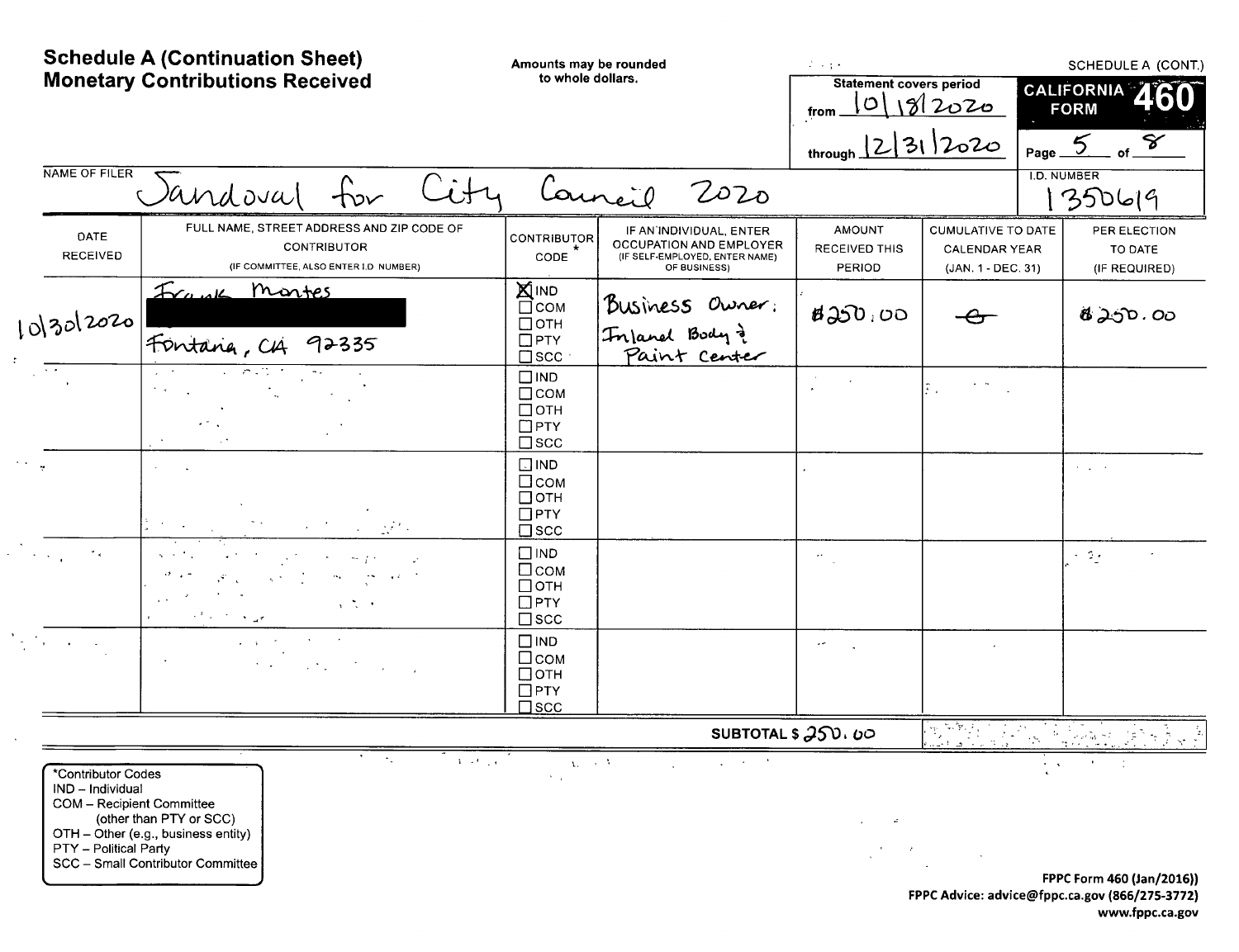| <b>Schedule E</b><br><b>Payments Made</b>                                                                                                                                                                                                                                                                                                                                                                  | Amounts may be rounded<br>to whole dollars.                                                                                                                                                                                                                                                                                                                                                                                                                              | <b>Statement covers period</b><br>82020<br>.from                                                                                                                                                                                                                                                                                                                                                              | <b>SCHEDULE E</b><br>460<br><b>CALIFORNIA</b><br><b>FORM</b> |
|------------------------------------------------------------------------------------------------------------------------------------------------------------------------------------------------------------------------------------------------------------------------------------------------------------------------------------------------------------------------------------------------------------|--------------------------------------------------------------------------------------------------------------------------------------------------------------------------------------------------------------------------------------------------------------------------------------------------------------------------------------------------------------------------------------------------------------------------------------------------------------------------|---------------------------------------------------------------------------------------------------------------------------------------------------------------------------------------------------------------------------------------------------------------------------------------------------------------------------------------------------------------------------------------------------------------|--------------------------------------------------------------|
| $\sim 10^{11}$<br>SEE INSTRUCTIONS ON REVERSE                                                                                                                                                                                                                                                                                                                                                              |                                                                                                                                                                                                                                                                                                                                                                                                                                                                          | 12/31/2020<br>through                                                                                                                                                                                                                                                                                                                                                                                         | Page                                                         |
| NAME OF FILER<br>Jandwa                                                                                                                                                                                                                                                                                                                                                                                    | 2020                                                                                                                                                                                                                                                                                                                                                                                                                                                                     | $\sim 100$                                                                                                                                                                                                                                                                                                                                                                                                    | <b>I.D. NUMBER</b><br>1350619                                |
| <b>CMP</b><br>campaign paraphernalia/misc.<br>CNS<br>campaign consultants<br><b>CTB</b><br>contribution (explain nonmonetary)*<br><b>CVC</b><br>civic donations<br>candidate filing/ballot fees<br>FIL<br>fundraising events<br><b>FND</b><br>independent expenditure supporting/opposing others (explain)*<br><b>IND</b><br><b>LEG</b><br>legal defense<br><b>LIT</b><br>campaign literature and mailings | CODES: If one of the following codes accurately describes the payment, you may enter the code. Otherwise, describe the payment.<br>MBR member communications<br>MTG<br>meetings and appearances<br>OFC office expenses<br>petition circulating<br><b>PET</b><br><b>PHO</b><br>phone banks<br>polling and survey research<br>POL<br>postage, delivery and messenger services<br>POS<br>professional services (legal, accounting)<br><b>PRO</b><br><b>PRT</b><br>print ads | radio airtime and production costs<br><b>RAD</b><br><b>RFD</b><br>returned contributions<br>campaign workers' salaries<br>SAL<br>TEL<br>t.v. or cable airtime and production costs<br><b>TRC</b><br>candidate travel, lodging, and meals<br><b>TRS</b><br>staff/spouse travel, lodging, and meals<br><b>TSF</b><br>VOT<br>voter registration<br><b>WEB</b><br>information technology costs (internet, e-mail) | transfer between committees of the same candidate/sponsor    |
| NAME AND ADDRESS OF PAYEE<br>(IF COMMITTEE, ALSO ENTER I.D. NUMBER)                                                                                                                                                                                                                                                                                                                                        | CODE<br>0R                                                                                                                                                                                                                                                                                                                                                                                                                                                               | DESCRIPTION OF PAYMENT                                                                                                                                                                                                                                                                                                                                                                                        | <b>AMOUNT PAID</b>                                           |
| Printing, The<br>Avibe<br>92504<br>Riverside.<br>C A                                                                                                                                                                                                                                                                                                                                                       | $\sim$ 10 $\pm$                                                                                                                                                                                                                                                                                                                                                                                                                                                          |                                                                                                                                                                                                                                                                                                                                                                                                               | A2,204.95                                                    |

\* Payments that are contributions or independent expenditures must also be summarized on Schedule D.

92504

# **Schedule E Summary**

Riverside

*Avibe* Drintine Inc

 $C_{1}A$ 

|                                                                                                                                       | \$1,509.15 |
|---------------------------------------------------------------------------------------------------------------------------------------|------------|
|                                                                                                                                       |            |
|                                                                                                                                       |            |
| 4. Total payments made this period. (Add Lines 1, 2, and 3. Enter here and on the Summary Page, Column A, Line 6.)  TOTAL \$ 7531. 40 |            |

 $\ddot{\phantom{a}}$ 

 $\mathcal{S}$ 

 $LT$ 

 $|$ 152,20495

SUBTOTAL \$4,409.90

 $\sim$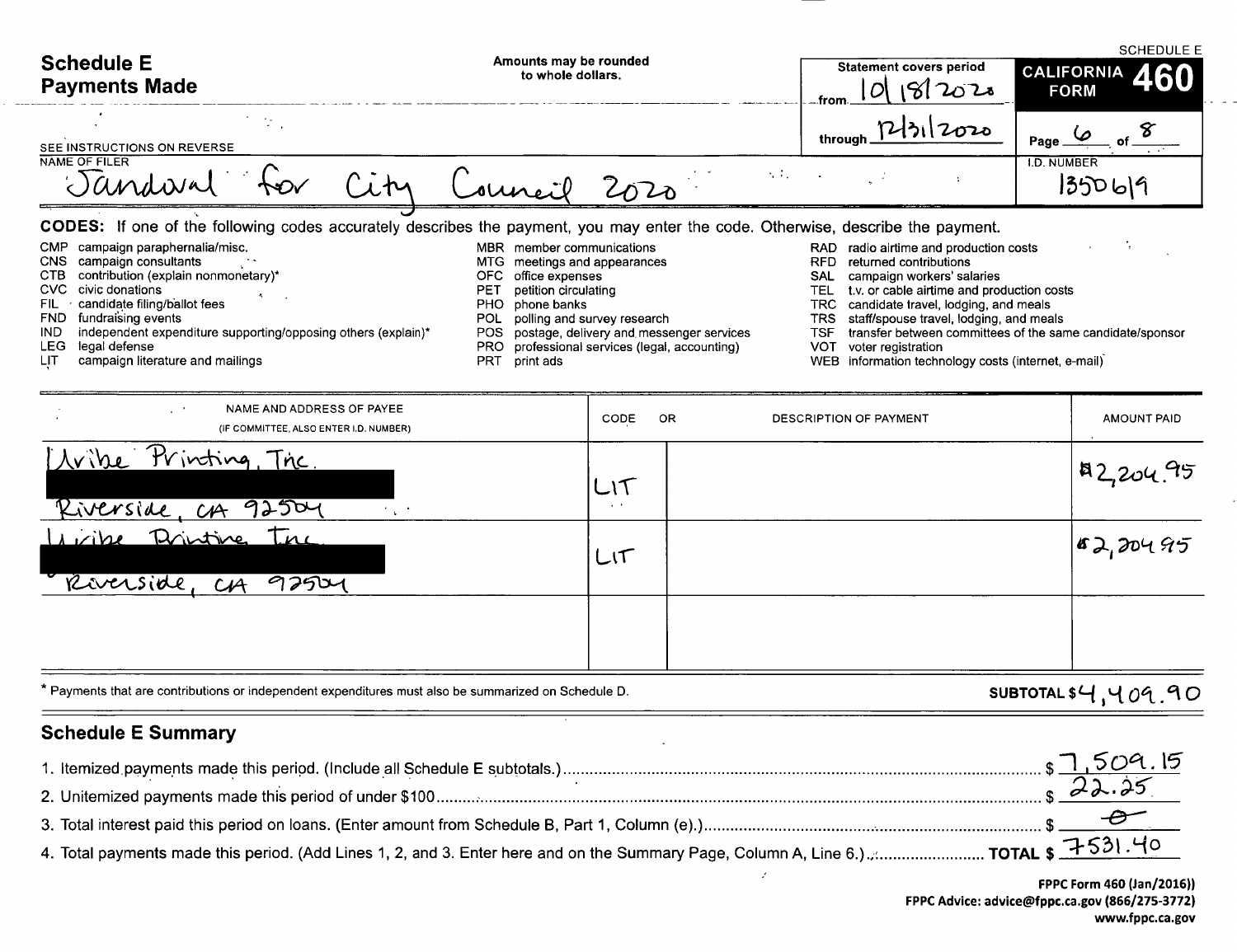| <b>Schedule E</b><br>(Continuation Sheet)<br><b>Payments Made</b>                                                                                                                                                                                                                                                                                                                                                                                                                                                                                                   | Amounts may be rounded<br>to whole dollars.                                                                                                      |  | <b>Statement covers period</b><br>10/18/2020<br>from<br> 2 3 12020                                                                                                                                                                                                                                                                                                                              | SCHEDULE E (CONT.)<br>CALIFORNIA<br>460<br><b>FORM</b>    |  |  |  |  |
|---------------------------------------------------------------------------------------------------------------------------------------------------------------------------------------------------------------------------------------------------------------------------------------------------------------------------------------------------------------------------------------------------------------------------------------------------------------------------------------------------------------------------------------------------------------------|--------------------------------------------------------------------------------------------------------------------------------------------------|--|-------------------------------------------------------------------------------------------------------------------------------------------------------------------------------------------------------------------------------------------------------------------------------------------------------------------------------------------------------------------------------------------------|-----------------------------------------------------------|--|--|--|--|
| SEE INSTRUCTIONS ON REVERSE<br><b>NAME OF FILER</b>                                                                                                                                                                                                                                                                                                                                                                                                                                                                                                                 |                                                                                                                                                  |  | through                                                                                                                                                                                                                                                                                                                                                                                         | Page_                                                     |  |  |  |  |
| Jandoval<br>City<br>oureil                                                                                                                                                                                                                                                                                                                                                                                                                                                                                                                                          | 2020                                                                                                                                             |  |                                                                                                                                                                                                                                                                                                                                                                                                 | I.D. NUMBER<br>35069                                      |  |  |  |  |
| CODES: If one of the following codes accurately describes the payment, you may enter the code. Otherwise, describe the payment.                                                                                                                                                                                                                                                                                                                                                                                                                                     |                                                                                                                                                  |  |                                                                                                                                                                                                                                                                                                                                                                                                 |                                                           |  |  |  |  |
| campaign paraphernalia/misc.<br>CMP<br>MBR member communications<br>CNS.<br>campaign consultants<br>MTG.<br>contribution (explain nonmonetary)*<br>CTB.<br>office expenses<br>OFC.<br><b>CVC</b><br>civic donations<br>petition circulating<br><b>PET</b><br>candidate filing/ballot fees<br>FIL.<br>phone banks<br>PHO.<br><b>FND</b><br>fundraising events<br>POL.<br>IND.<br>independent expenditure supporting/opposing others (explain)*<br>POS.<br>LEG.<br>legal defense<br><b>PRO</b><br>LIT.<br>campaign literature and mailings<br><b>PRT</b><br>print ads | meetings and appearances<br>polling and survey research<br>postage, delivery and messenger services<br>professional services (legal, accounting) |  | RAD radio airtime and production costs<br>RFD.<br>returned contributions<br>campaign workers' salaries<br>SAL<br>t.v. or cable airtime and production costs<br>TEL.<br>TRC.<br>candidate travel, lodging, and meals<br><b>TRS</b><br>staff/spouse travel, lodging, and meals<br><b>TSF</b><br><b>VOT</b><br>voter registration<br><b>WEB</b><br>information technology costs (internet, e-mail) | transfer between committees of the same candidate/sponsor |  |  |  |  |
| NAME AND ADDRESS OF PAYEE<br>(IF COMMITTEE, ALSO ENTER I.D. NUMBER)                                                                                                                                                                                                                                                                                                                                                                                                                                                                                                 | CODE<br>OR.                                                                                                                                      |  | DESCRIPTION OF PAYMENT                                                                                                                                                                                                                                                                                                                                                                          | AMOUNT PAID                                               |  |  |  |  |
| Basil Kimbrew<br>Victorville, CA 92392                                                                                                                                                                                                                                                                                                                                                                                                                                                                                                                              | LIT                                                                                                                                              |  |                                                                                                                                                                                                                                                                                                                                                                                                 | 81500.00                                                  |  |  |  |  |
| Maria C. Bolanos<br>Fantana, CA<br>$9233 +$                                                                                                                                                                                                                                                                                                                                                                                                                                                                                                                         | SAL                                                                                                                                              |  |                                                                                                                                                                                                                                                                                                                                                                                                 | 500,00                                                    |  |  |  |  |
| Leticia Garcia<br>San Bernardino, CA<br>Gilda Gularte                                                                                                                                                                                                                                                                                                                                                                                                                                                                                                               | Spr                                                                                                                                              |  |                                                                                                                                                                                                                                                                                                                                                                                                 | 8500,00                                                   |  |  |  |  |
|                                                                                                                                                                                                                                                                                                                                                                                                                                                                                                                                                                     | Sin                                                                                                                                              |  |                                                                                                                                                                                                                                                                                                                                                                                                 | 6250,00                                                   |  |  |  |  |
| Highland, CA<br>Mary Sandoval<br>Fontana, CA 92335<br>$\tau = \pm 1$                                                                                                                                                                                                                                                                                                                                                                                                                                                                                                | $\mathbf{q} \in \mathbb{R}^n$                                                                                                                    |  | Sign supplies, maps à voter files                                                                                                                                                                                                                                                                                                                                                               | 349.25                                                    |  |  |  |  |
| SUBTOTAL \$ 3.099.25<br>Payments that are contributions or independent expenditures must also be summarized on Schedule D.                                                                                                                                                                                                                                                                                                                                                                                                                                          |                                                                                                                                                  |  |                                                                                                                                                                                                                                                                                                                                                                                                 |                                                           |  |  |  |  |

FPPC Form 460 (Jan/2016)) FPPC Advice: advice@fppc.ca.gov (866/275-3772) www.fppc.ca.gov  $\frac{1}{2}$  .